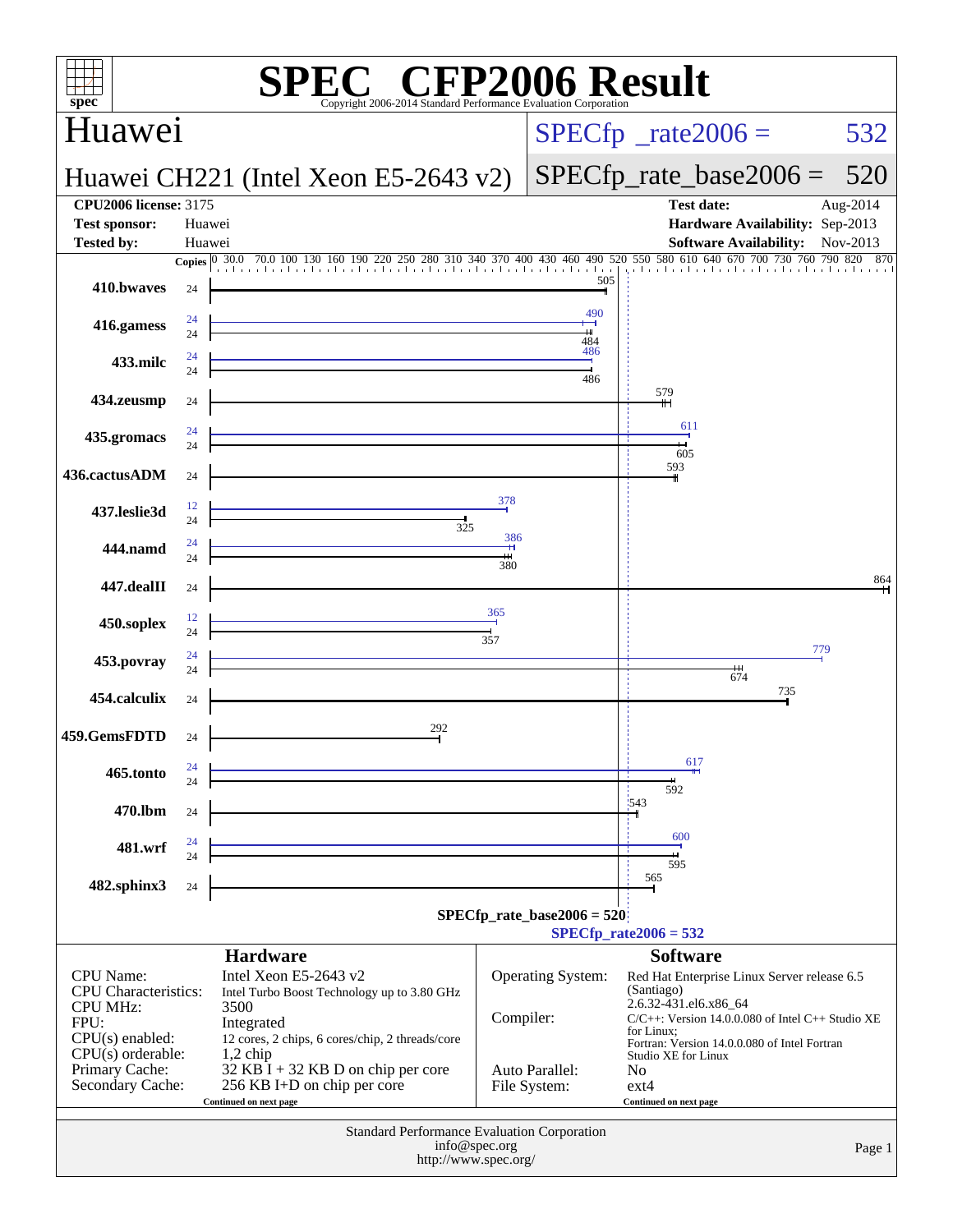

## Huawei

#### $SPECTp_rate2006 = 532$

Huawei CH221 (Intel Xeon E5-2643 v2)

## [SPECfp\\_rate\\_base2006 =](http://www.spec.org/auto/cpu2006/Docs/result-fields.html#SPECfpratebase2006) 520

**[CPU2006 license:](http://www.spec.org/auto/cpu2006/Docs/result-fields.html#CPU2006license)** 3175 **[Test date:](http://www.spec.org/auto/cpu2006/Docs/result-fields.html#Testdate)** Aug-2014 **[Test sponsor:](http://www.spec.org/auto/cpu2006/Docs/result-fields.html#Testsponsor)** Huawei **[Hardware Availability:](http://www.spec.org/auto/cpu2006/Docs/result-fields.html#HardwareAvailability)** Sep-2013 **[Tested by:](http://www.spec.org/auto/cpu2006/Docs/result-fields.html#Testedby)** Huawei **[Software Availability:](http://www.spec.org/auto/cpu2006/Docs/result-fields.html#SoftwareAvailability)** Nov-2013 [L3 Cache:](http://www.spec.org/auto/cpu2006/Docs/result-fields.html#L3Cache) 25 MB I+D on chip per chip<br>Other Cache: None [Other Cache:](http://www.spec.org/auto/cpu2006/Docs/result-fields.html#OtherCache) [Memory:](http://www.spec.org/auto/cpu2006/Docs/result-fields.html#Memory) 256 GB (16 x 16 GB 2Rx4 PC3-14900R-13, ECC) [Disk Subsystem:](http://www.spec.org/auto/cpu2006/Docs/result-fields.html#DiskSubsystem) 1 X 300 GB SAS 10000 RPM [Other Hardware:](http://www.spec.org/auto/cpu2006/Docs/result-fields.html#OtherHardware) None [System State:](http://www.spec.org/auto/cpu2006/Docs/result-fields.html#SystemState) Run level 3 (multi-user)<br>Base Pointers: 32/64-bit [Base Pointers:](http://www.spec.org/auto/cpu2006/Docs/result-fields.html#BasePointers) [Peak Pointers:](http://www.spec.org/auto/cpu2006/Docs/result-fields.html#PeakPointers) 32/64-bit [Other Software:](http://www.spec.org/auto/cpu2006/Docs/result-fields.html#OtherSoftware) None

| <b>Results Table</b> |               |                                                                                                          |       |                |             |                |            |               |                |              |                |              |                |              |
|----------------------|---------------|----------------------------------------------------------------------------------------------------------|-------|----------------|-------------|----------------|------------|---------------|----------------|--------------|----------------|--------------|----------------|--------------|
|                      | <b>Base</b>   |                                                                                                          |       |                | <b>Peak</b> |                |            |               |                |              |                |              |                |              |
| <b>Benchmark</b>     | <b>Copies</b> | <b>Seconds</b>                                                                                           | Ratio | <b>Seconds</b> | Ratio       | <b>Seconds</b> | Ratio      | <b>Copies</b> | <b>Seconds</b> | <b>Ratio</b> | <b>Seconds</b> | <b>Ratio</b> | <b>Seconds</b> | <b>Ratio</b> |
| 410.bwayes           | 24            | 649                                                                                                      | 503   | 646            | 505         | 646            | <b>505</b> | 24            | 649            | 503          | 646            | 505          | 646            | 505          |
| 416.gamess           | 24            | 978                                                                                                      | 480   | 970            | 484         | 967            | 486        | 24            | 957            | 491          | 990            | 475          | 959            | 490          |
| 433.milc             | 24            | 454                                                                                                      | 485   | 454            | <b>486</b>  | 454            | 486        | 24            | 453            | 486          | 453            | 486          | 453            | 486          |
| 434.zeusmp           | 24            | 377                                                                                                      | 579   | 372            | 587         | 379            | 576        | 24            | 377            | 579          | 372            | 587          | 379            | 576          |
| 435.gromacs          | 24            | 287                                                                                                      | 597   | 283            | 606         | 283            | 605        | 24            | 280            | 611          | 280            | 611          | 281            | 609          |
| 436.cactusADM        | 24            | 485                                                                                                      | 591   | 484            | 593         | 482            | 595        | 24            | 485            | 591          | 484            | 593          | 482            | 595          |
| 437.leslie3d         | 24            | 692                                                                                                      | 326   | 696            | 324         | 694            | 325        | 12            | 298            | 379          | 298            | 378          | 299            | 377          |
| 444.namd             | 24            | 507                                                                                                      | 380   | 512            | 376         | 502            | 384        | 24            | 498            | 386          | 497            | 388          | 505            | 381          |
| 447.dealII           | 24            | 317                                                                                                      | 865   | 318            | 864         | 320            | 858l       | 24            | 317            | 865          | 318            | 864          | 320            | 858          |
| $450$ .soplex        | 24            | 560                                                                                                      | 357   | 560            | 357         | 560            | 357        | 12            | 274            | 365          | 274            | 365          | 275            | 364          |
| $453$ .povray        | 24            | 189                                                                                                      | 674   | 191            | 668         | 188            | 678        | 24            | 164            | 780          | 164            | 779          | 164            | 779          |
| 454.calculix         | 24            | 270                                                                                                      | 734   | 269            | 737         | 269            | <u>735</u> | 24            | 270            | 734          | 269            | 737          | 269            | 735          |
| 459.GemsFDTD         | 24            | 872                                                                                                      | 292   | 873            | 292         | 873            | 292        | 24            | 872            | 292          | 873            | 292          | 873            | <u>292</u>   |
| 465.tonto            | 24            | 402                                                                                                      | 588   | 399            | 592         | 399            | 592        | 24            | 384            | 615          | 382            | 617          | 379            | 623          |
| 470.lbm              | 24            | 607                                                                                                      | 543   | 607            | 543         | 606            | 545        | 24            | 607            | 543          | 607            | 543          | 606            | 545          |
| 481.wrf              | 24            | 450                                                                                                      | 596   | 450            | 595         | 454            | 590l       | 24            | 447            | 600          | 447            | 600          | 446            | 600          |
| 482.sphinx3          | 24            | 826                                                                                                      | 566   | 828            | 565         | 827            | <b>565</b> | 24            | 826            | 566          | 828            | 565          | 827            | 565          |
|                      |               | Results appear in the order in which they were run. Bold underlined text indicates a median measurement. |       |                |             |                |            |               |                |              |                |              |                |              |

#### **[Submit Notes](http://www.spec.org/auto/cpu2006/Docs/result-fields.html#SubmitNotes)**

 The numactl mechanism was used to bind copies to processors. The config file option 'submit' was used to generate numactl commands to bind each copy to a specific processor. For details, please see the config file.

#### **[Operating System Notes](http://www.spec.org/auto/cpu2006/Docs/result-fields.html#OperatingSystemNotes)**

Stack size set to unlimited using "ulimit -s unlimited"

#### **[Platform Notes](http://www.spec.org/auto/cpu2006/Docs/result-fields.html#PlatformNotes)**

 Sysinfo program /spec14/config/sysinfo.rev6818 \$Rev: 6818 \$ \$Date:: 2012-07-17 #\$ e86d102572650a6e4d596a3cee98f191 running on localhost.localdomain Thu Aug 28 14:34:22 2014

Continued on next page

Standard Performance Evaluation Corporation [info@spec.org](mailto:info@spec.org) <http://www.spec.org/>

Page 2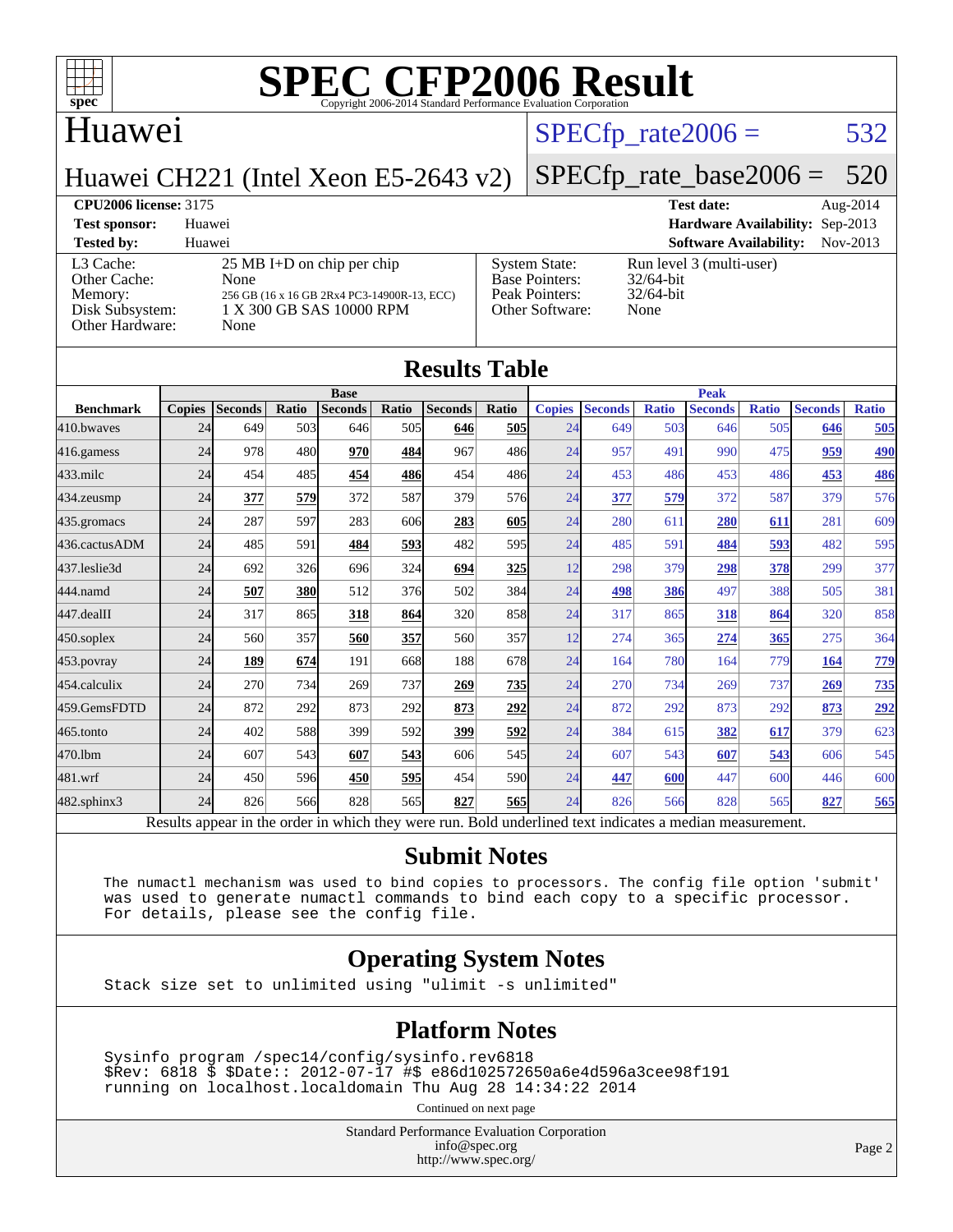

#### Huawei

 $SPECTp\_rate2006 = 532$ 

[SPECfp\\_rate\\_base2006 =](http://www.spec.org/auto/cpu2006/Docs/result-fields.html#SPECfpratebase2006) 520

#### Huawei CH221 (Intel Xeon E5-2643 v2)

**[CPU2006 license:](http://www.spec.org/auto/cpu2006/Docs/result-fields.html#CPU2006license)** 3175 **[Test date:](http://www.spec.org/auto/cpu2006/Docs/result-fields.html#Testdate)** Aug-2014 **[Test sponsor:](http://www.spec.org/auto/cpu2006/Docs/result-fields.html#Testsponsor)** Huawei **[Hardware Availability:](http://www.spec.org/auto/cpu2006/Docs/result-fields.html#HardwareAvailability)** Sep-2013 **[Tested by:](http://www.spec.org/auto/cpu2006/Docs/result-fields.html#Testedby)** Huawei **[Software Availability:](http://www.spec.org/auto/cpu2006/Docs/result-fields.html#SoftwareAvailability)** Nov-2013

#### **[Platform Notes \(Continued\)](http://www.spec.org/auto/cpu2006/Docs/result-fields.html#PlatformNotes)**

Standard Performance Evaluation Corporation This section contains SUT (System Under Test) info as seen by some common utilities. To remove or add to this section, see: <http://www.spec.org/cpu2006/Docs/config.html#sysinfo> From /proc/cpuinfo model name : Intel $(R)$  Xeon $(R)$  CPU E5-2643 v2 @ 3.50GHz 2 "physical id"s (chips) 24 "processors" cores, siblings (Caution: counting these is hw and system dependent. The following excerpts from /proc/cpuinfo might not be reliable. Use with caution.) cpu cores : 6 siblings : 12 physical 0: cores 2 3 4 8 9 10 physical 1: cores 2 3 4 8 9 10 cache size : 25600 KB From /proc/meminfo<br>MemTotal: 264480104 kB HugePages\_Total: 0<br>Hugepagesize: 2048 kB Hugepagesize: /usr/bin/lsb\_release -d Red Hat Enterprise Linux Server release 6.5 (Santiago) From /etc/\*release\* /etc/\*version\* redhat-release: Red Hat Enterprise Linux Server release 6.5 (Santiago) system-release: Red Hat Enterprise Linux Server release 6.5 (Santiago) system-release-cpe: cpe:/o:redhat:enterprise\_linux:6server:ga:server uname -a: Linux localhost.localdomain 2.6.32-431.el6.x86\_64 #1 SMP Sun Nov 10 22:19:54 EST 2013 x86\_64 x86\_64 x86\_64 GNU/Linux run-level 3 Aug 26 11:55 SPEC is set to: /spec14<br>Filesystem Type Type Size Used Avail Use% Mounted on /dev/sda2 ext4 265G 19G 233G 8% / Additional information from dmidecode: BIOS Insyde Corp. OARYV388 04/23/2014 Memory: 16x Micron 36JSF2G72PZ-1G9E1 16 GB 1866 MHz 2 rank 8x NO DIMM NO DIMM (End of data from sysinfo program)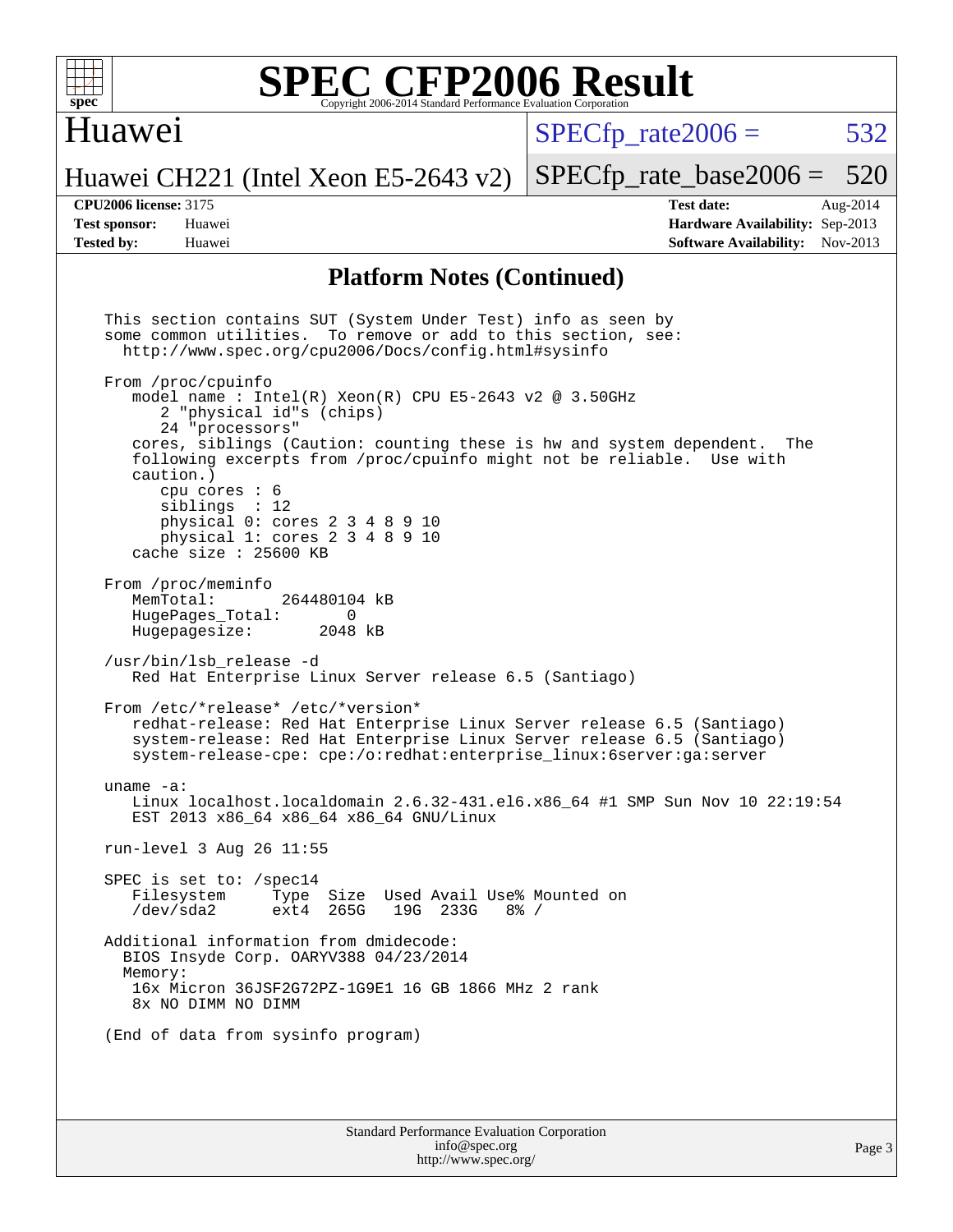

#### Huawei

 $SPECTp\_rate2006 = 532$ 

Huawei CH221 (Intel Xeon E5-2643 v2)

[SPECfp\\_rate\\_base2006 =](http://www.spec.org/auto/cpu2006/Docs/result-fields.html#SPECfpratebase2006) 520 **[CPU2006 license:](http://www.spec.org/auto/cpu2006/Docs/result-fields.html#CPU2006license)** 3175 **[Test date:](http://www.spec.org/auto/cpu2006/Docs/result-fields.html#Testdate)** Aug-2014

**[Test sponsor:](http://www.spec.org/auto/cpu2006/Docs/result-fields.html#Testsponsor)** Huawei **[Hardware Availability:](http://www.spec.org/auto/cpu2006/Docs/result-fields.html#HardwareAvailability)** Sep-2013 **[Tested by:](http://www.spec.org/auto/cpu2006/Docs/result-fields.html#Testedby)** Huawei **[Software Availability:](http://www.spec.org/auto/cpu2006/Docs/result-fields.html#SoftwareAvailability)** Nov-2013

#### **[General Notes](http://www.spec.org/auto/cpu2006/Docs/result-fields.html#GeneralNotes)**

Environment variables set by runspec before the start of the run: LD LIBRARY PATH = "/spec14/libs/32:/spec14/libs/64:/spec14/sh"

 Binaries compiled on a system with 1x Core i7-860 CPU + 8GB memory using RedHat EL 6.4 Transparent Huge Pages enabled with: echo always > /sys/kernel/mm/redhat\_transparent\_hugepage/enabled Filesystem page cache cleared with: echo 1> /proc/sys/vm/drop\_caches runspec command invoked through numactl i.e.: numactl --interleave=all runspec <etc>

**[Base Compiler Invocation](http://www.spec.org/auto/cpu2006/Docs/result-fields.html#BaseCompilerInvocation)**

[C benchmarks](http://www.spec.org/auto/cpu2006/Docs/result-fields.html#Cbenchmarks):  $\text{icc}$   $-\text{m64}$ 

[C++ benchmarks:](http://www.spec.org/auto/cpu2006/Docs/result-fields.html#CXXbenchmarks) [icpc -m64](http://www.spec.org/cpu2006/results/res2014q3/cpu2006-20140902-31145.flags.html#user_CXXbase_intel_icpc_64bit_bedb90c1146cab66620883ef4f41a67e)

[Fortran benchmarks](http://www.spec.org/auto/cpu2006/Docs/result-fields.html#Fortranbenchmarks): [ifort -m64](http://www.spec.org/cpu2006/results/res2014q3/cpu2006-20140902-31145.flags.html#user_FCbase_intel_ifort_64bit_ee9d0fb25645d0210d97eb0527dcc06e)

[Benchmarks using both Fortran and C](http://www.spec.org/auto/cpu2006/Docs/result-fields.html#BenchmarksusingbothFortranandC): [icc -m64](http://www.spec.org/cpu2006/results/res2014q3/cpu2006-20140902-31145.flags.html#user_CC_FCbase_intel_icc_64bit_0b7121f5ab7cfabee23d88897260401c) [ifort -m64](http://www.spec.org/cpu2006/results/res2014q3/cpu2006-20140902-31145.flags.html#user_CC_FCbase_intel_ifort_64bit_ee9d0fb25645d0210d97eb0527dcc06e)

## **[Base Portability Flags](http://www.spec.org/auto/cpu2006/Docs/result-fields.html#BasePortabilityFlags)**

| 410.bwaves: -DSPEC CPU LP64                 |                                                                |
|---------------------------------------------|----------------------------------------------------------------|
| 416.gamess: -DSPEC_CPU_LP64                 |                                                                |
| 433.milc: -DSPEC CPU LP64                   |                                                                |
| 434.zeusmp: - DSPEC_CPU_LP64                |                                                                |
| 435.gromacs: -DSPEC_CPU_LP64 -nofor_main    |                                                                |
| 436.cactusADM: -DSPEC CPU LP64 -nofor main  |                                                                |
| 437.leslie3d: -DSPEC CPU LP64               |                                                                |
| 444.namd: -DSPEC CPU LP64                   |                                                                |
| 447.dealII: -DSPEC CPU LP64                 |                                                                |
| 450.soplex: - DSPEC CPU LP64                |                                                                |
| 453.povray: -DSPEC_CPU_LP64                 |                                                                |
| 454.calculix: - DSPEC CPU LP64 - nofor main |                                                                |
| 459. GemsFDTD: - DSPEC CPU LP64             |                                                                |
| 465.tonto: - DSPEC CPU LP64                 |                                                                |
| 470.1bm: - DSPEC CPU LP64                   |                                                                |
|                                             | 481.wrf: -DSPEC CPU_LP64 -DSPEC_CPU_CASE_FLAG -DSPEC_CPU_LINUX |
| 482.sphinx3: -DSPEC_CPU_LP64                |                                                                |
|                                             |                                                                |

| <b>Standard Performance Evaluation Corporation</b> |
|----------------------------------------------------|
| info@spec.org                                      |
| http://www.spec.org/                               |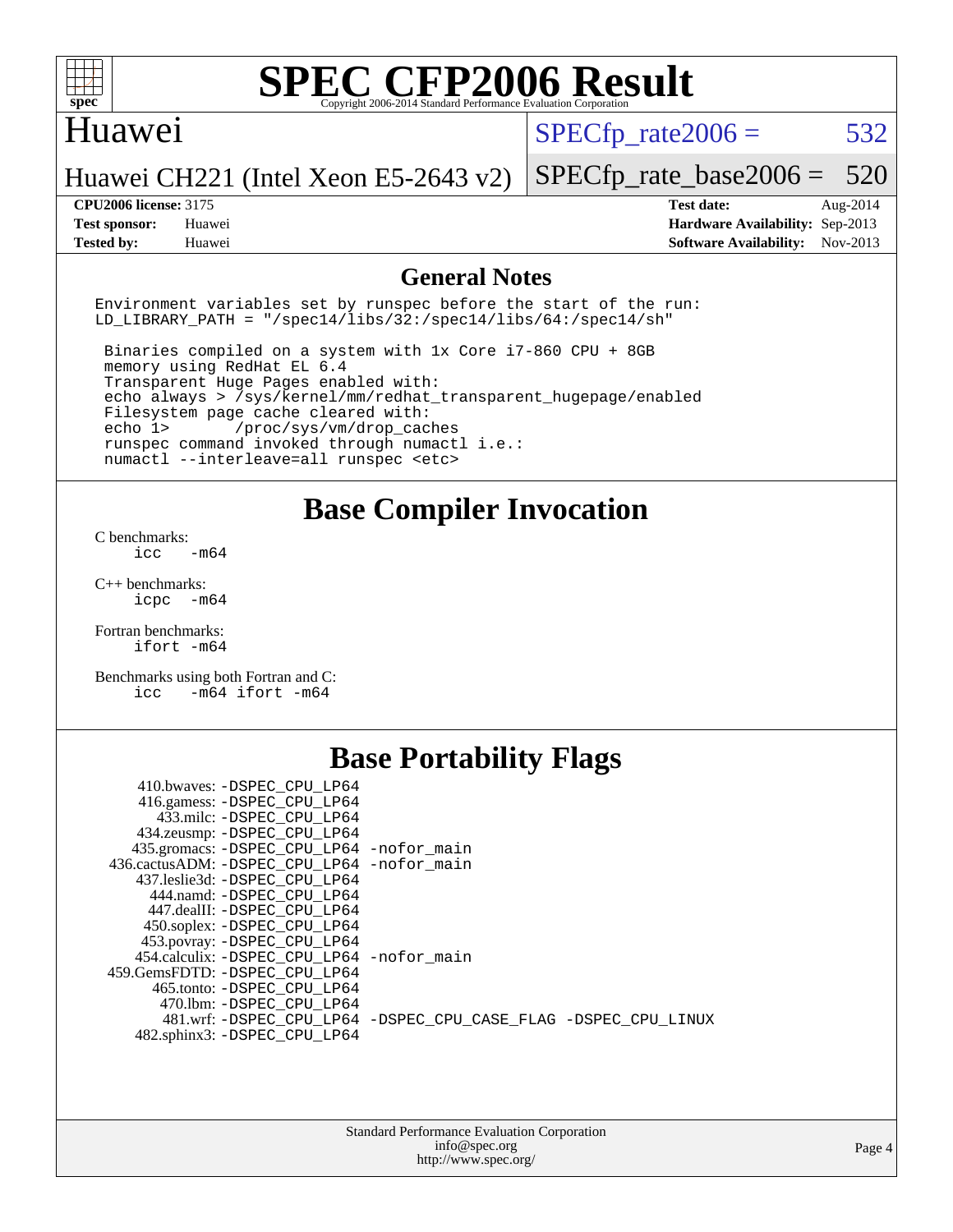

### Huawei

 $SPECTp\_rate2006 = 532$ 

Huawei CH221 (Intel Xeon E5-2643 v2)

**[Tested by:](http://www.spec.org/auto/cpu2006/Docs/result-fields.html#Testedby)** Huawei **[Software Availability:](http://www.spec.org/auto/cpu2006/Docs/result-fields.html#SoftwareAvailability)** Nov-2013

**[CPU2006 license:](http://www.spec.org/auto/cpu2006/Docs/result-fields.html#CPU2006license)** 3175 **[Test date:](http://www.spec.org/auto/cpu2006/Docs/result-fields.html#Testdate)** Aug-2014 **[Test sponsor:](http://www.spec.org/auto/cpu2006/Docs/result-fields.html#Testsponsor)** Huawei **[Hardware Availability:](http://www.spec.org/auto/cpu2006/Docs/result-fields.html#HardwareAvailability)** Sep-2013

[SPECfp\\_rate\\_base2006 =](http://www.spec.org/auto/cpu2006/Docs/result-fields.html#SPECfpratebase2006) 520

### **[Base Optimization Flags](http://www.spec.org/auto/cpu2006/Docs/result-fields.html#BaseOptimizationFlags)**

[C benchmarks](http://www.spec.org/auto/cpu2006/Docs/result-fields.html#Cbenchmarks):

[-xAVX](http://www.spec.org/cpu2006/results/res2014q3/cpu2006-20140902-31145.flags.html#user_CCbase_f-xAVX) [-ipo](http://www.spec.org/cpu2006/results/res2014q3/cpu2006-20140902-31145.flags.html#user_CCbase_f-ipo) [-O3](http://www.spec.org/cpu2006/results/res2014q3/cpu2006-20140902-31145.flags.html#user_CCbase_f-O3) [-no-prec-div](http://www.spec.org/cpu2006/results/res2014q3/cpu2006-20140902-31145.flags.html#user_CCbase_f-no-prec-div) [-opt-prefetch](http://www.spec.org/cpu2006/results/res2014q3/cpu2006-20140902-31145.flags.html#user_CCbase_f-opt-prefetch) [-auto-p32](http://www.spec.org/cpu2006/results/res2014q3/cpu2006-20140902-31145.flags.html#user_CCbase_f-auto-p32) [-ansi-alias](http://www.spec.org/cpu2006/results/res2014q3/cpu2006-20140902-31145.flags.html#user_CCbase_f-ansi-alias) [-opt-mem-layout-trans=3](http://www.spec.org/cpu2006/results/res2014q3/cpu2006-20140902-31145.flags.html#user_CCbase_f-opt-mem-layout-trans_a7b82ad4bd7abf52556d4961a2ae94d5)

[C++ benchmarks:](http://www.spec.org/auto/cpu2006/Docs/result-fields.html#CXXbenchmarks)

[-xAVX](http://www.spec.org/cpu2006/results/res2014q3/cpu2006-20140902-31145.flags.html#user_CXXbase_f-xAVX) [-ipo](http://www.spec.org/cpu2006/results/res2014q3/cpu2006-20140902-31145.flags.html#user_CXXbase_f-ipo) [-O3](http://www.spec.org/cpu2006/results/res2014q3/cpu2006-20140902-31145.flags.html#user_CXXbase_f-O3) [-no-prec-div](http://www.spec.org/cpu2006/results/res2014q3/cpu2006-20140902-31145.flags.html#user_CXXbase_f-no-prec-div) [-opt-prefetch](http://www.spec.org/cpu2006/results/res2014q3/cpu2006-20140902-31145.flags.html#user_CXXbase_f-opt-prefetch) [-auto-p32](http://www.spec.org/cpu2006/results/res2014q3/cpu2006-20140902-31145.flags.html#user_CXXbase_f-auto-p32) [-ansi-alias](http://www.spec.org/cpu2006/results/res2014q3/cpu2006-20140902-31145.flags.html#user_CXXbase_f-ansi-alias) [-opt-mem-layout-trans=3](http://www.spec.org/cpu2006/results/res2014q3/cpu2006-20140902-31145.flags.html#user_CXXbase_f-opt-mem-layout-trans_a7b82ad4bd7abf52556d4961a2ae94d5)

[Fortran benchmarks](http://www.spec.org/auto/cpu2006/Docs/result-fields.html#Fortranbenchmarks): [-xAVX](http://www.spec.org/cpu2006/results/res2014q3/cpu2006-20140902-31145.flags.html#user_FCbase_f-xAVX) [-ipo](http://www.spec.org/cpu2006/results/res2014q3/cpu2006-20140902-31145.flags.html#user_FCbase_f-ipo) [-O3](http://www.spec.org/cpu2006/results/res2014q3/cpu2006-20140902-31145.flags.html#user_FCbase_f-O3) [-no-prec-div](http://www.spec.org/cpu2006/results/res2014q3/cpu2006-20140902-31145.flags.html#user_FCbase_f-no-prec-div) [-opt-prefetch](http://www.spec.org/cpu2006/results/res2014q3/cpu2006-20140902-31145.flags.html#user_FCbase_f-opt-prefetch)

[Benchmarks using both Fortran and C](http://www.spec.org/auto/cpu2006/Docs/result-fields.html#BenchmarksusingbothFortranandC):

[-xAVX](http://www.spec.org/cpu2006/results/res2014q3/cpu2006-20140902-31145.flags.html#user_CC_FCbase_f-xAVX) [-ipo](http://www.spec.org/cpu2006/results/res2014q3/cpu2006-20140902-31145.flags.html#user_CC_FCbase_f-ipo) [-O3](http://www.spec.org/cpu2006/results/res2014q3/cpu2006-20140902-31145.flags.html#user_CC_FCbase_f-O3) [-no-prec-div](http://www.spec.org/cpu2006/results/res2014q3/cpu2006-20140902-31145.flags.html#user_CC_FCbase_f-no-prec-div) [-opt-prefetch](http://www.spec.org/cpu2006/results/res2014q3/cpu2006-20140902-31145.flags.html#user_CC_FCbase_f-opt-prefetch) [-auto-p32](http://www.spec.org/cpu2006/results/res2014q3/cpu2006-20140902-31145.flags.html#user_CC_FCbase_f-auto-p32) [-ansi-alias](http://www.spec.org/cpu2006/results/res2014q3/cpu2006-20140902-31145.flags.html#user_CC_FCbase_f-ansi-alias) [-opt-mem-layout-trans=3](http://www.spec.org/cpu2006/results/res2014q3/cpu2006-20140902-31145.flags.html#user_CC_FCbase_f-opt-mem-layout-trans_a7b82ad4bd7abf52556d4961a2ae94d5)

## **[Peak Compiler Invocation](http://www.spec.org/auto/cpu2006/Docs/result-fields.html#PeakCompilerInvocation)**

[C benchmarks](http://www.spec.org/auto/cpu2006/Docs/result-fields.html#Cbenchmarks):  $icc$   $-m64$ 

[C++ benchmarks \(except as noted below\):](http://www.spec.org/auto/cpu2006/Docs/result-fields.html#CXXbenchmarksexceptasnotedbelow) [icpc -m64](http://www.spec.org/cpu2006/results/res2014q3/cpu2006-20140902-31145.flags.html#user_CXXpeak_intel_icpc_64bit_bedb90c1146cab66620883ef4f41a67e)

450.soplex: [icpc -m32](http://www.spec.org/cpu2006/results/res2014q3/cpu2006-20140902-31145.flags.html#user_peakCXXLD450_soplex_intel_icpc_4e5a5ef1a53fd332b3c49e69c3330699)

[Fortran benchmarks](http://www.spec.org/auto/cpu2006/Docs/result-fields.html#Fortranbenchmarks): [ifort -m64](http://www.spec.org/cpu2006/results/res2014q3/cpu2006-20140902-31145.flags.html#user_FCpeak_intel_ifort_64bit_ee9d0fb25645d0210d97eb0527dcc06e)

[Benchmarks using both Fortran and C](http://www.spec.org/auto/cpu2006/Docs/result-fields.html#BenchmarksusingbothFortranandC):<br>icc -m64 ifort -m64  $-m64$  ifort  $-m64$ 

## **[Peak Portability Flags](http://www.spec.org/auto/cpu2006/Docs/result-fields.html#PeakPortabilityFlags)**

| 410.bwaves: - DSPEC CPU LP64                |  |
|---------------------------------------------|--|
| 416.gamess: -DSPEC_CPU_LP64                 |  |
| 433.milc: - DSPEC_CPU LP64                  |  |
| 434.zeusmp: -DSPEC_CPU_LP64                 |  |
| 435.gromacs: -DSPEC_CPU_LP64 -nofor_main    |  |
| 436.cactusADM: -DSPEC CPU LP64 -nofor main  |  |
| 437.leslie3d: -DSPEC CPU LP64               |  |
| 444.namd: - DSPEC CPU LP64                  |  |
| 447.dealII: -DSPEC CPU LP64                 |  |
| 453.povray: -DSPEC_CPU_LP64                 |  |
| 454.calculix: - DSPEC CPU LP64 - nofor main |  |
| 459.GemsFDTD: - DSPEC_CPU_LP64              |  |

Continued on next page

Standard Performance Evaluation Corporation [info@spec.org](mailto:info@spec.org) <http://www.spec.org/>

Page 5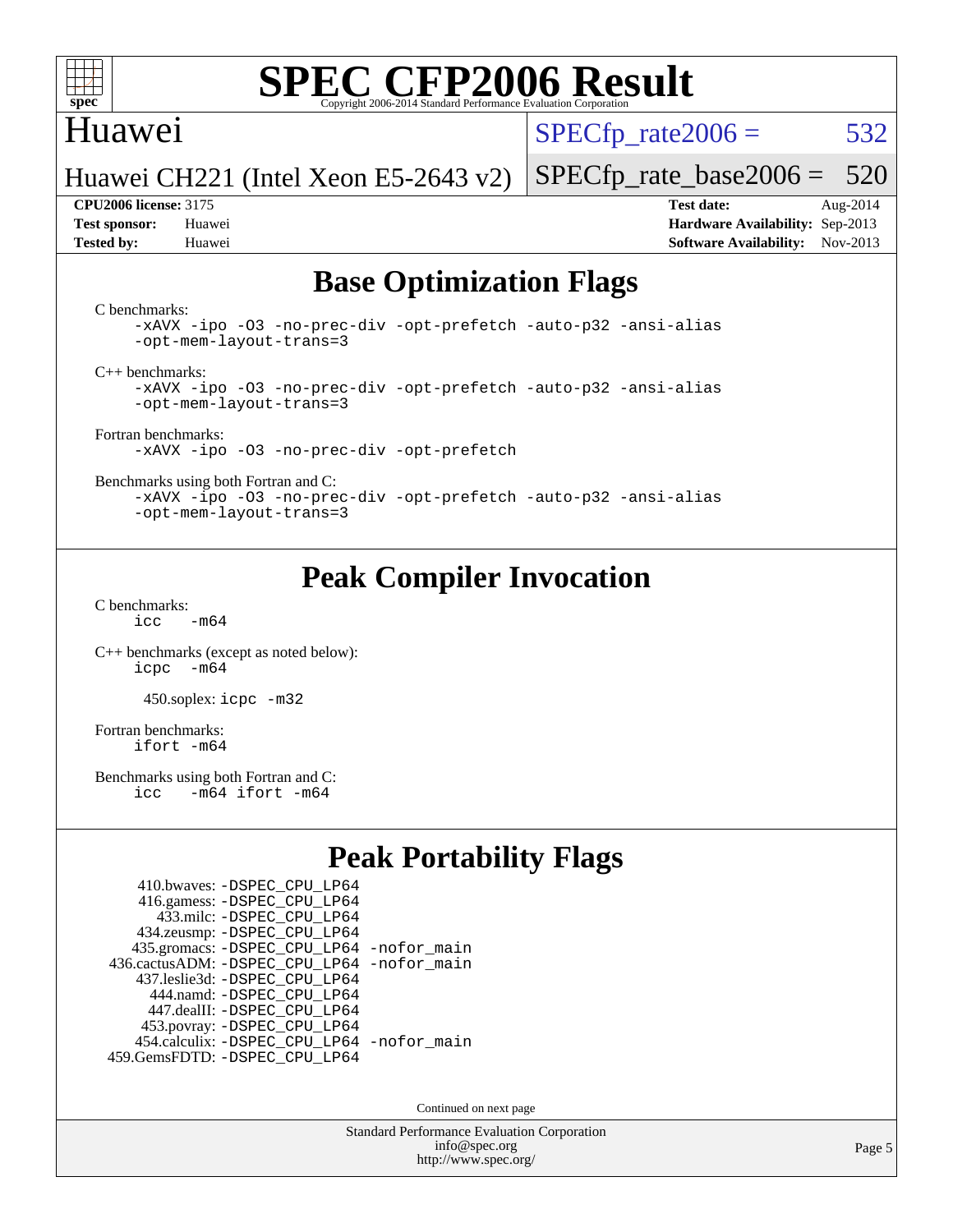

### Huawei

 $SPECTp\_rate2006 = 532$ 

Huawei CH221 (Intel Xeon E5-2643 v2)

[SPECfp\\_rate\\_base2006 =](http://www.spec.org/auto/cpu2006/Docs/result-fields.html#SPECfpratebase2006) 520

**[CPU2006 license:](http://www.spec.org/auto/cpu2006/Docs/result-fields.html#CPU2006license)** 3175 **[Test date:](http://www.spec.org/auto/cpu2006/Docs/result-fields.html#Testdate)** Aug-2014 **[Test sponsor:](http://www.spec.org/auto/cpu2006/Docs/result-fields.html#Testsponsor)** Huawei **[Hardware Availability:](http://www.spec.org/auto/cpu2006/Docs/result-fields.html#HardwareAvailability)** Sep-2013 **[Tested by:](http://www.spec.org/auto/cpu2006/Docs/result-fields.html#Testedby)** Huawei **[Software Availability:](http://www.spec.org/auto/cpu2006/Docs/result-fields.html#SoftwareAvailability)** Nov-2013

# **[Peak Portability Flags \(Continued\)](http://www.spec.org/auto/cpu2006/Docs/result-fields.html#PeakPortabilityFlags)**

 465.tonto: [-DSPEC\\_CPU\\_LP64](http://www.spec.org/cpu2006/results/res2014q3/cpu2006-20140902-31145.flags.html#suite_peakPORTABILITY465_tonto_DSPEC_CPU_LP64) 470.lbm: [-DSPEC\\_CPU\\_LP64](http://www.spec.org/cpu2006/results/res2014q3/cpu2006-20140902-31145.flags.html#suite_peakPORTABILITY470_lbm_DSPEC_CPU_LP64) 482.sphinx3: [-DSPEC\\_CPU\\_LP64](http://www.spec.org/cpu2006/results/res2014q3/cpu2006-20140902-31145.flags.html#suite_peakPORTABILITY482_sphinx3_DSPEC_CPU_LP64)

481.wrf: [-DSPEC\\_CPU\\_LP64](http://www.spec.org/cpu2006/results/res2014q3/cpu2006-20140902-31145.flags.html#suite_peakPORTABILITY481_wrf_DSPEC_CPU_LP64) [-DSPEC\\_CPU\\_CASE\\_FLAG](http://www.spec.org/cpu2006/results/res2014q3/cpu2006-20140902-31145.flags.html#b481.wrf_peakCPORTABILITY_DSPEC_CPU_CASE_FLAG) [-DSPEC\\_CPU\\_LINUX](http://www.spec.org/cpu2006/results/res2014q3/cpu2006-20140902-31145.flags.html#b481.wrf_peakCPORTABILITY_DSPEC_CPU_LINUX)

## **[Peak Optimization Flags](http://www.spec.org/auto/cpu2006/Docs/result-fields.html#PeakOptimizationFlags)**

[C benchmarks](http://www.spec.org/auto/cpu2006/Docs/result-fields.html#Cbenchmarks):

 433.milc: [-xAVX](http://www.spec.org/cpu2006/results/res2014q3/cpu2006-20140902-31145.flags.html#user_peakPASS2_CFLAGSPASS2_LDFLAGS433_milc_f-xAVX)(pass 2) [-prof-gen](http://www.spec.org/cpu2006/results/res2014q3/cpu2006-20140902-31145.flags.html#user_peakPASS1_CFLAGSPASS1_LDFLAGS433_milc_prof_gen_e43856698f6ca7b7e442dfd80e94a8fc)(pass 1) [-ipo](http://www.spec.org/cpu2006/results/res2014q3/cpu2006-20140902-31145.flags.html#user_peakPASS2_CFLAGSPASS2_LDFLAGS433_milc_f-ipo)(pass 2) [-O3](http://www.spec.org/cpu2006/results/res2014q3/cpu2006-20140902-31145.flags.html#user_peakPASS2_CFLAGSPASS2_LDFLAGS433_milc_f-O3)(pass 2) [-no-prec-div](http://www.spec.org/cpu2006/results/res2014q3/cpu2006-20140902-31145.flags.html#user_peakPASS2_CFLAGSPASS2_LDFLAGS433_milc_f-no-prec-div)(pass 2) [-opt-mem-layout-trans=3](http://www.spec.org/cpu2006/results/res2014q3/cpu2006-20140902-31145.flags.html#user_peakPASS2_CFLAGS433_milc_f-opt-mem-layout-trans_a7b82ad4bd7abf52556d4961a2ae94d5)(pass 2) [-prof-use](http://www.spec.org/cpu2006/results/res2014q3/cpu2006-20140902-31145.flags.html#user_peakPASS2_CFLAGSPASS2_LDFLAGS433_milc_prof_use_bccf7792157ff70d64e32fe3e1250b55)(pass 2) [-auto-ilp32](http://www.spec.org/cpu2006/results/res2014q3/cpu2006-20140902-31145.flags.html#user_peakCOPTIMIZE433_milc_f-auto-ilp32)

 $470$ .lbm: basepeak = yes

 $482$ .sphinx3: basepeak = yes

#### [C++ benchmarks:](http://www.spec.org/auto/cpu2006/Docs/result-fields.html#CXXbenchmarks)

 444.namd: [-xAVX](http://www.spec.org/cpu2006/results/res2014q3/cpu2006-20140902-31145.flags.html#user_peakPASS2_CXXFLAGSPASS2_LDFLAGS444_namd_f-xAVX)(pass 2) [-prof-gen](http://www.spec.org/cpu2006/results/res2014q3/cpu2006-20140902-31145.flags.html#user_peakPASS1_CXXFLAGSPASS1_LDFLAGS444_namd_prof_gen_e43856698f6ca7b7e442dfd80e94a8fc)(pass 1) [-ipo](http://www.spec.org/cpu2006/results/res2014q3/cpu2006-20140902-31145.flags.html#user_peakPASS2_CXXFLAGSPASS2_LDFLAGS444_namd_f-ipo)(pass 2) [-O3](http://www.spec.org/cpu2006/results/res2014q3/cpu2006-20140902-31145.flags.html#user_peakPASS2_CXXFLAGSPASS2_LDFLAGS444_namd_f-O3)(pass 2) [-no-prec-div](http://www.spec.org/cpu2006/results/res2014q3/cpu2006-20140902-31145.flags.html#user_peakPASS2_CXXFLAGSPASS2_LDFLAGS444_namd_f-no-prec-div)(pass 2) [-opt-mem-layout-trans=3](http://www.spec.org/cpu2006/results/res2014q3/cpu2006-20140902-31145.flags.html#user_peakPASS2_CXXFLAGS444_namd_f-opt-mem-layout-trans_a7b82ad4bd7abf52556d4961a2ae94d5)(pass 2) [-prof-use](http://www.spec.org/cpu2006/results/res2014q3/cpu2006-20140902-31145.flags.html#user_peakPASS2_CXXFLAGSPASS2_LDFLAGS444_namd_prof_use_bccf7792157ff70d64e32fe3e1250b55)(pass 2) [-fno-alias](http://www.spec.org/cpu2006/results/res2014q3/cpu2006-20140902-31145.flags.html#user_peakCXXOPTIMIZE444_namd_f-no-alias_694e77f6c5a51e658e82ccff53a9e63a) [-auto-ilp32](http://www.spec.org/cpu2006/results/res2014q3/cpu2006-20140902-31145.flags.html#user_peakCXXOPTIMIZE444_namd_f-auto-ilp32)

447.dealII: basepeak = yes

 $450$ .soplex:  $-x$ AVX(pass 2)  $-p$ rof-gen(pass 1)  $-i$ po(pass 2)  $-03$ (pass 2) [-no-prec-div](http://www.spec.org/cpu2006/results/res2014q3/cpu2006-20140902-31145.flags.html#user_peakPASS2_CXXFLAGSPASS2_LDFLAGS450_soplex_f-no-prec-div)(pass 2) [-opt-mem-layout-trans=3](http://www.spec.org/cpu2006/results/res2014q3/cpu2006-20140902-31145.flags.html#user_peakPASS2_CXXFLAGS450_soplex_f-opt-mem-layout-trans_a7b82ad4bd7abf52556d4961a2ae94d5)(pass 2) [-prof-use](http://www.spec.org/cpu2006/results/res2014q3/cpu2006-20140902-31145.flags.html#user_peakPASS2_CXXFLAGSPASS2_LDFLAGS450_soplex_prof_use_bccf7792157ff70d64e32fe3e1250b55)(pass 2) [-opt-malloc-options=3](http://www.spec.org/cpu2006/results/res2014q3/cpu2006-20140902-31145.flags.html#user_peakOPTIMIZE450_soplex_f-opt-malloc-options_13ab9b803cf986b4ee62f0a5998c2238)

 453.povray: [-xAVX](http://www.spec.org/cpu2006/results/res2014q3/cpu2006-20140902-31145.flags.html#user_peakPASS2_CXXFLAGSPASS2_LDFLAGS453_povray_f-xAVX)(pass 2) [-prof-gen](http://www.spec.org/cpu2006/results/res2014q3/cpu2006-20140902-31145.flags.html#user_peakPASS1_CXXFLAGSPASS1_LDFLAGS453_povray_prof_gen_e43856698f6ca7b7e442dfd80e94a8fc)(pass 1) [-ipo](http://www.spec.org/cpu2006/results/res2014q3/cpu2006-20140902-31145.flags.html#user_peakPASS2_CXXFLAGSPASS2_LDFLAGS453_povray_f-ipo)(pass 2) [-O3](http://www.spec.org/cpu2006/results/res2014q3/cpu2006-20140902-31145.flags.html#user_peakPASS2_CXXFLAGSPASS2_LDFLAGS453_povray_f-O3)(pass 2) [-no-prec-div](http://www.spec.org/cpu2006/results/res2014q3/cpu2006-20140902-31145.flags.html#user_peakPASS2_CXXFLAGSPASS2_LDFLAGS453_povray_f-no-prec-div)(pass 2) [-opt-mem-layout-trans=3](http://www.spec.org/cpu2006/results/res2014q3/cpu2006-20140902-31145.flags.html#user_peakPASS2_CXXFLAGS453_povray_f-opt-mem-layout-trans_a7b82ad4bd7abf52556d4961a2ae94d5)(pass 2) [-prof-use](http://www.spec.org/cpu2006/results/res2014q3/cpu2006-20140902-31145.flags.html#user_peakPASS2_CXXFLAGSPASS2_LDFLAGS453_povray_prof_use_bccf7792157ff70d64e32fe3e1250b55)(pass 2) [-unroll4](http://www.spec.org/cpu2006/results/res2014q3/cpu2006-20140902-31145.flags.html#user_peakCXXOPTIMIZE453_povray_f-unroll_4e5e4ed65b7fd20bdcd365bec371b81f) [-ansi-alias](http://www.spec.org/cpu2006/results/res2014q3/cpu2006-20140902-31145.flags.html#user_peakCXXOPTIMIZE453_povray_f-ansi-alias)

[Fortran benchmarks](http://www.spec.org/auto/cpu2006/Docs/result-fields.html#Fortranbenchmarks):

 $410.bwaves: basepeak = yes$  416.gamess: [-xAVX](http://www.spec.org/cpu2006/results/res2014q3/cpu2006-20140902-31145.flags.html#user_peakPASS2_FFLAGSPASS2_LDFLAGS416_gamess_f-xAVX)(pass 2) [-prof-gen](http://www.spec.org/cpu2006/results/res2014q3/cpu2006-20140902-31145.flags.html#user_peakPASS1_FFLAGSPASS1_LDFLAGS416_gamess_prof_gen_e43856698f6ca7b7e442dfd80e94a8fc)(pass 1) [-ipo](http://www.spec.org/cpu2006/results/res2014q3/cpu2006-20140902-31145.flags.html#user_peakPASS2_FFLAGSPASS2_LDFLAGS416_gamess_f-ipo)(pass 2) [-O3](http://www.spec.org/cpu2006/results/res2014q3/cpu2006-20140902-31145.flags.html#user_peakPASS2_FFLAGSPASS2_LDFLAGS416_gamess_f-O3)(pass 2) [-no-prec-div](http://www.spec.org/cpu2006/results/res2014q3/cpu2006-20140902-31145.flags.html#user_peakPASS2_FFLAGSPASS2_LDFLAGS416_gamess_f-no-prec-div)(pass 2) [-prof-use](http://www.spec.org/cpu2006/results/res2014q3/cpu2006-20140902-31145.flags.html#user_peakPASS2_FFLAGSPASS2_LDFLAGS416_gamess_prof_use_bccf7792157ff70d64e32fe3e1250b55)(pass 2) [-unroll2](http://www.spec.org/cpu2006/results/res2014q3/cpu2006-20140902-31145.flags.html#user_peakOPTIMIZE416_gamess_f-unroll_784dae83bebfb236979b41d2422d7ec2) [-inline-level=0](http://www.spec.org/cpu2006/results/res2014q3/cpu2006-20140902-31145.flags.html#user_peakOPTIMIZE416_gamess_f-inline-level_318d07a09274ad25e8d15dbfaa68ba50) [-scalar-rep-](http://www.spec.org/cpu2006/results/res2014q3/cpu2006-20140902-31145.flags.html#user_peakOPTIMIZE416_gamess_f-disablescalarrep_abbcad04450fb118e4809c81d83c8a1d) 434.zeusmp: basepeak = yes

437.leslie3d: [-xAVX](http://www.spec.org/cpu2006/results/res2014q3/cpu2006-20140902-31145.flags.html#user_peakOPTIMIZE437_leslie3d_f-xAVX) [-ipo](http://www.spec.org/cpu2006/results/res2014q3/cpu2006-20140902-31145.flags.html#user_peakOPTIMIZE437_leslie3d_f-ipo) [-O3](http://www.spec.org/cpu2006/results/res2014q3/cpu2006-20140902-31145.flags.html#user_peakOPTIMIZE437_leslie3d_f-O3) [-no-prec-div](http://www.spec.org/cpu2006/results/res2014q3/cpu2006-20140902-31145.flags.html#user_peakOPTIMIZE437_leslie3d_f-no-prec-div) [-opt-prefetch](http://www.spec.org/cpu2006/results/res2014q3/cpu2006-20140902-31145.flags.html#user_peakOPTIMIZE437_leslie3d_f-opt-prefetch)

459.GemsFDTD: basepeak = yes

Continued on next page

Standard Performance Evaluation Corporation [info@spec.org](mailto:info@spec.org) <http://www.spec.org/>